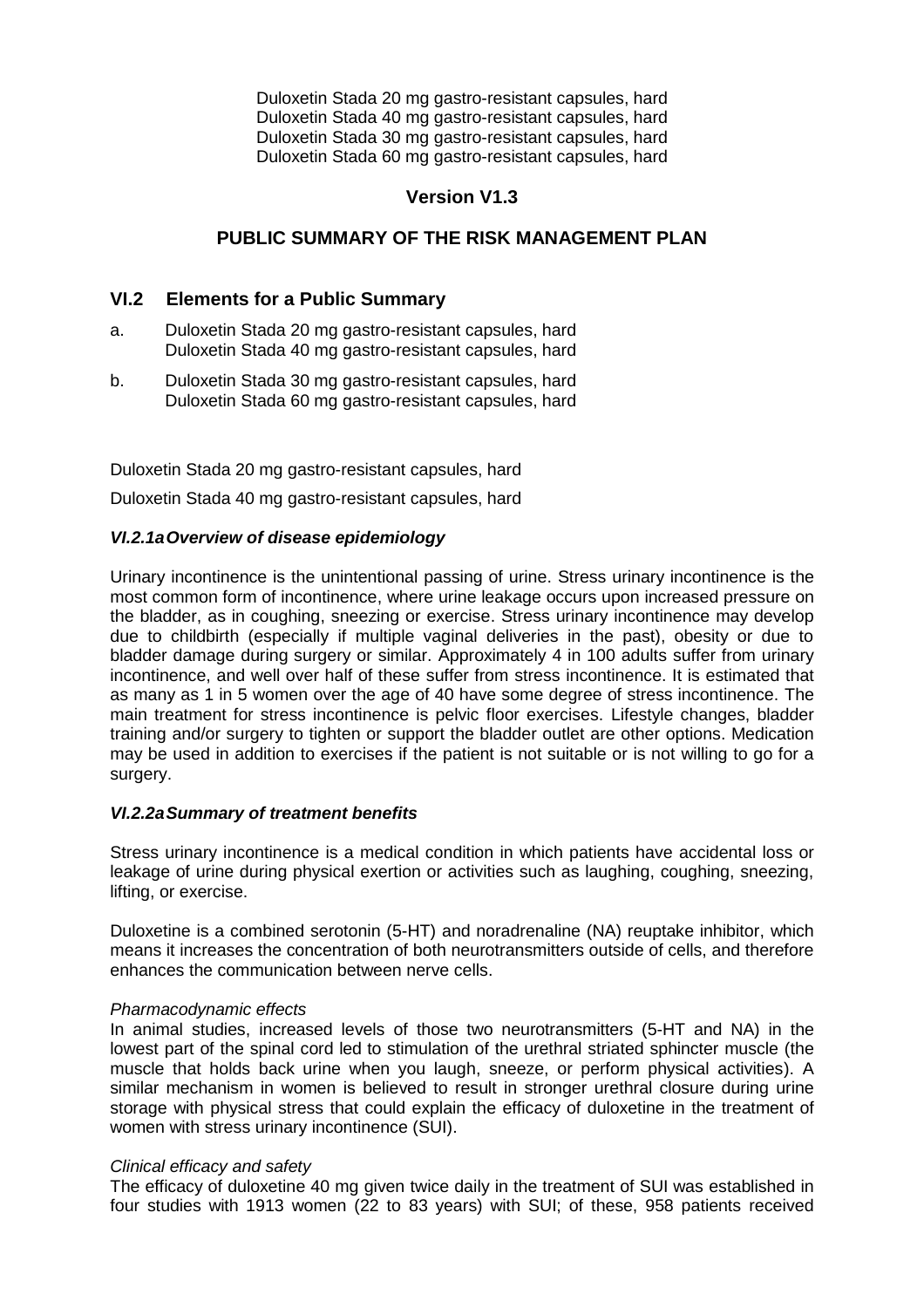duloxetine and 955 received a placebo. Efficacy was measured via diaries, in which Incontinence Episode Frequency (IEF) was recorded, and from incontinence-specific quality of life questionnaire score (I-QOL).

*Incontinence Episode Frequency:* In all four studies, IEF had decreased by at least half in the duloxetine-treated group compared with just over a third in the placebo-treated group. Differences were observed at each visit after 4 weeks, 8 weeks and 12 weeks of medication.

In an additional study limited to patients with severe SUI, all responses with duloxetine were achieved within 2 weeks.

The efficacy of duloxetine is reinforced when combined with a training program called Pelvic Floor Muscle Training (PFMT).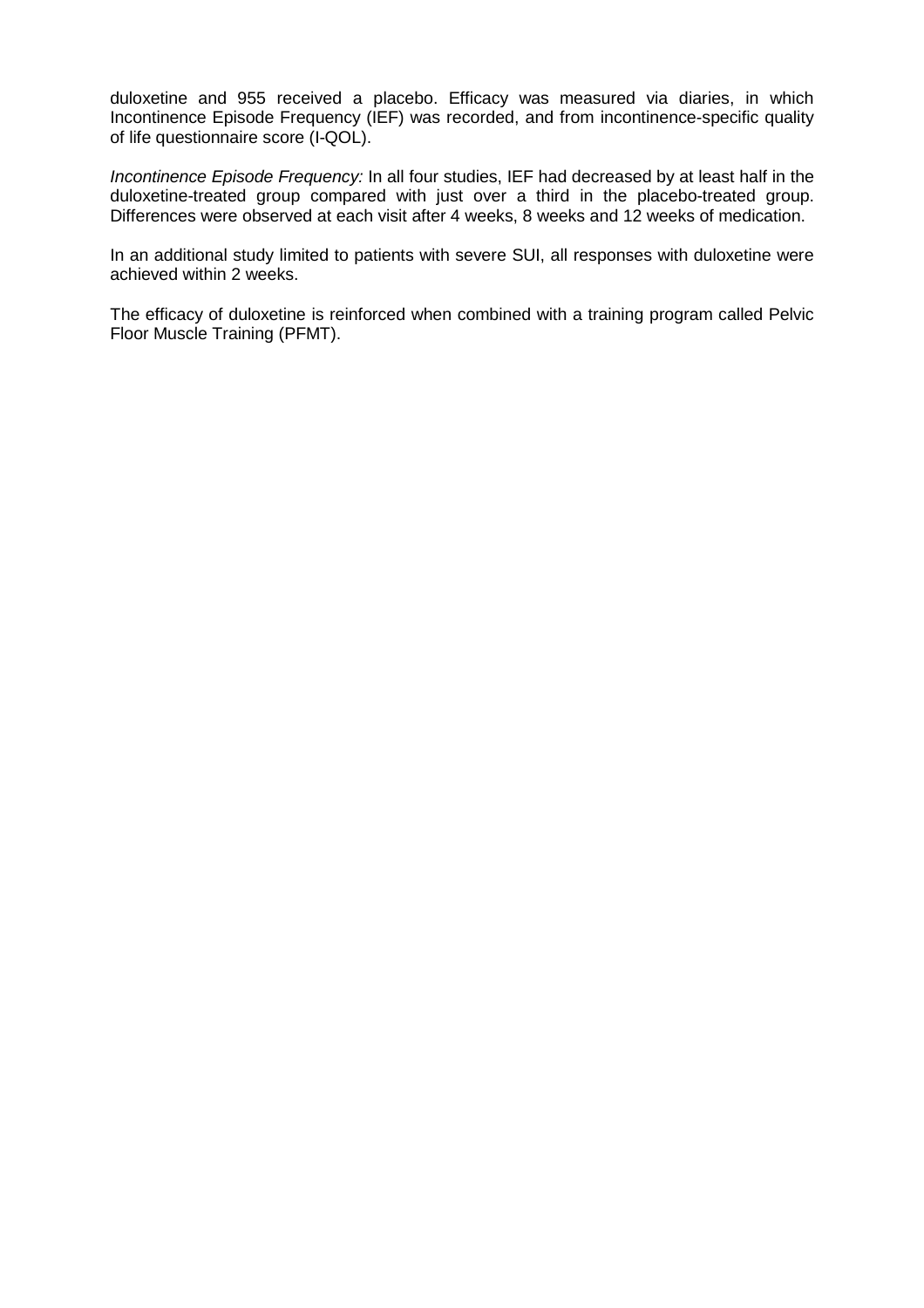# *VI.2.3aUnknowns relating to treatment benefits*

The safety and efficacy of duloxetine for the treatment of stress urinary incontinence in children and adolescents younger than 18 years have not been studied. No data are available.

There are no adequate data on the use of duloxetine in pregnant women. Studies in animals have shown reproductive toxicity at systemic exposure levels (AUC) of duloxetine lower than the maximum clinical exposure. The potential risk for humans is unknown.

#### *VI.2.4aSummary of safety concerns*

#### **Important identified risks**

| <b>Risk</b>                                                 | What is known                                                                                                                                                                                                                                                                                                                                                                                                                                                                                                                             | <b>Preventability</b>                                                                                                                                                                                                                                                                                                                                                                                                                                                                                                                                                                                                                                                                                                                                  |
|-------------------------------------------------------------|-------------------------------------------------------------------------------------------------------------------------------------------------------------------------------------------------------------------------------------------------------------------------------------------------------------------------------------------------------------------------------------------------------------------------------------------------------------------------------------------------------------------------------------------|--------------------------------------------------------------------------------------------------------------------------------------------------------------------------------------------------------------------------------------------------------------------------------------------------------------------------------------------------------------------------------------------------------------------------------------------------------------------------------------------------------------------------------------------------------------------------------------------------------------------------------------------------------------------------------------------------------------------------------------------------------|
| Risk for the liver<br>(Hepatic risks)                       | During treatment with<br>Duloxetin Stada,<br>inflammation of the liver has<br>uncommonly occurred (in up<br>to 1 in 100 people), and liver<br>failure and yellowing of the<br>skin or whites of the eyes<br>(jaundice) has been<br>observed rarely (up to 1 in<br>1000 people).<br>Additionally, duloxetine may<br>cause effects that you may<br>not be aware of, such as<br>increases in liver enzymes,<br>which can only be noticed<br>during blood tests.<br>Most of these events<br>occurred during the first<br>months of treatment. | Do not take Duloxetin Stada<br>if you have liver disease.<br>Tell your doctor or if you are<br>currently, have recently been<br>or are planning on taking any<br>other medicines, including<br>medicines obtained without a<br>prescription. Other medicines<br>may be associated with liver<br>damage,<br>and<br><b>Duloxetin</b><br>Stada may not be suitable for<br>you.<br>If you get any side effects<br>that could be related to a liver<br>disorder (i.e. abdominal pain,<br>jaundice), talk to your doctor<br>or pharmacist.<br>Always take this medicine as<br>prescribed by your doctor<br>indicated<br>and as<br>the<br>in<br>Package Leaflet. This<br>will<br>minimise<br>the<br>risk<br>of<br>developing<br>adverse<br>drug<br>reactions. |
| Thoughts of harming or<br>killing yourself<br>(Suicidality) | Although Duloxetin Stada is<br>not indicated for the<br>treatment of depression, its<br>active ingredient (duloxetine)<br>is used as an antidepressant<br>medicine. If you are<br>depressed and/or have<br>anxiety disorders you can<br>sometimes have thoughts of<br>harming or killing yourself.<br>These may be increased<br>when first starting<br>antidepressants, since these                                                                                                                                                       | Duloxetin Stada should not<br>be used in children and<br>adolescents under 18 years;<br>they have an increased risk<br>of side-effects such as<br>suicide attempt, suicidal<br>thoughts when they take this<br>class of medicines.<br>If you have thoughts of killing<br>or harming yourself at any<br>time, talk to your doctor or go<br>to a hospital immediately.                                                                                                                                                                                                                                                                                                                                                                                   |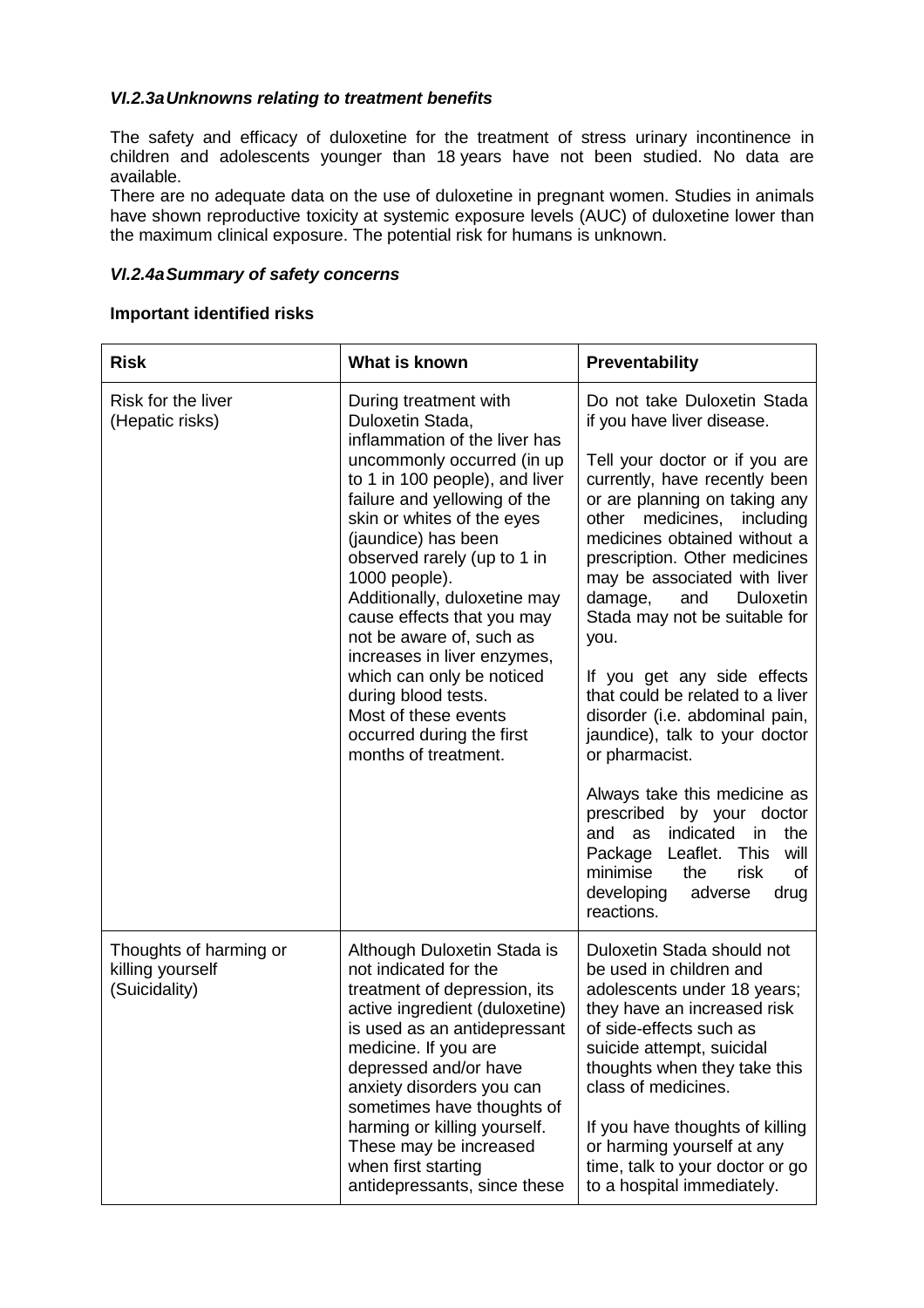|                                                                                                                                                                                                                         | medicines all take time to<br>work, usually about two<br>weeks but sometimes longer.<br>You may be more likely to<br>think like this if you have<br>previously had thoughts<br>about killing or harming<br>yourself, or are a young<br>adult.<br>Information from clinical trials<br>has shown an increased risk<br>of suicidal behaviour in<br>adults aged less than 25<br>years with psychiatric<br>conditions who were treated<br>with an antidepressant<br>During treatment with<br>Duloxetin Stada, suicidal<br>behaviour or suicidal<br>thoughts have rarely<br>occurred (in up to 1 in 1000<br>people). | If you are depressed or have<br>an anxiety disorder, tell a<br>relative or close friend that<br>you are taking this medicine,<br>and ask them to let you know<br>if they feel your depression<br>or anxiety is getting worse or<br>if they notice changes in your<br>behaviour.                                                                 |
|-------------------------------------------------------------------------------------------------------------------------------------------------------------------------------------------------------------------------|----------------------------------------------------------------------------------------------------------------------------------------------------------------------------------------------------------------------------------------------------------------------------------------------------------------------------------------------------------------------------------------------------------------------------------------------------------------------------------------------------------------------------------------------------------------------------------------------------------------|-------------------------------------------------------------------------------------------------------------------------------------------------------------------------------------------------------------------------------------------------------------------------------------------------------------------------------------------------|
| High blood sugar levels<br>(Hyperglycaemia)                                                                                                                                                                             | Duloxetine may cause<br>effects that you may not be<br>aware of, such as increases<br>in blood sugar levels, which<br>have uncommonly been<br>observed (in up to 1 in 100<br>people).                                                                                                                                                                                                                                                                                                                                                                                                                          | Always take this medicine as<br>prescribed by your doctor<br>and as indicated in the<br>Package Leaflet. This will<br>minimise the risk of<br>developing adverse drug<br>reactions.                                                                                                                                                             |
| A severe skin condition<br>characterised by cell death<br>that causes the outer skin<br>layer to separate from<br>deeper layers, and also<br>affecting the mouth, eyes<br>and genitals<br>(Stevens-Johnson<br>Syndrome) | Stevens-Johnson syndrome<br>(serious illness with blistering<br>of the skin, mouth, eyes and<br>genitals) has rarely been<br>observed (in up to 1 in 1000<br>people)                                                                                                                                                                                                                                                                                                                                                                                                                                           | Do not take Duloxetin Stada<br>if you are allergic to<br>duloxetine or any of the other<br>ingredients of this medicine.<br>If, while taking Duloxetin<br>Stada, you notice blistering<br>on your skin, eyes, mouth or<br>genitals, talk to your doctor<br>immediately or go to a<br>hospital; let them know you<br>are taking Duloxetin Stada. |
| Bleeding from the stomach<br>or gut<br>(Gastrointestinal bleeding)                                                                                                                                                      | Up to 1 in 100 people taking<br>duloxetine have experienced<br>vomiting blood, black tarry<br>stools (faeces) or<br>gastroenteritis. Passing<br>bright red blood in their<br>stools has occurred rarely (in<br>up to 1 in 1000 people).                                                                                                                                                                                                                                                                                                                                                                        | Talk to your doctor before<br>you take Duloxetin Stada if<br>have<br>history<br>you<br>a<br>0t<br>bleeding disorders (tendency<br>to develop bruises), or if you<br>are taking any medicines<br>the<br>which thin<br>blood<br>or<br>blood<br>from<br>the<br>prevent<br>medicines<br>clotting.<br><b>These</b>                                   |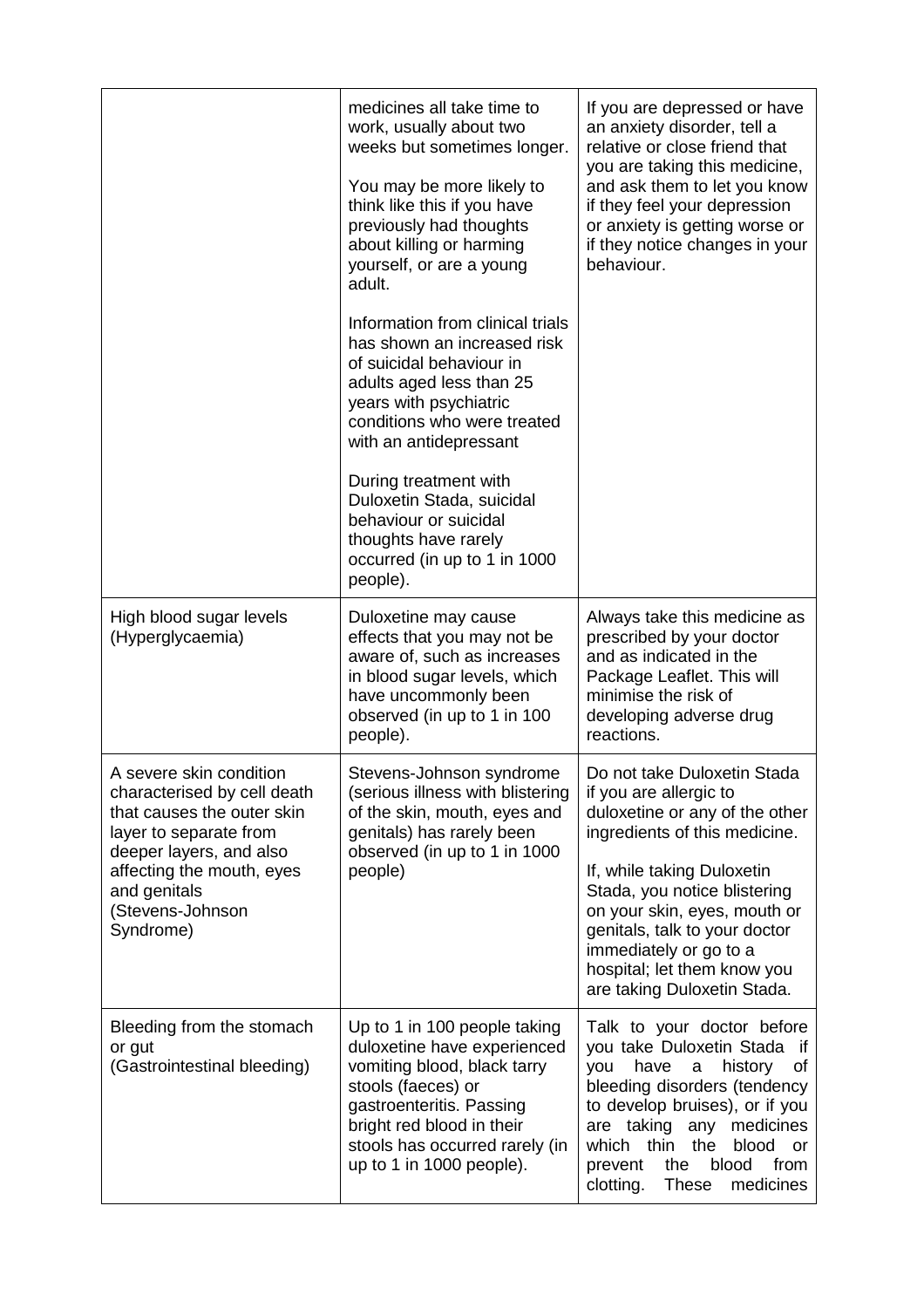|                                                                                                                                      |                                                                                                                                                                                                                                                                                                                                                                       | might increase the risk of<br>bleeding. Tell your doctor if<br>you are planning on taking<br>any of these medications<br>while taking Duloxetin Stada.<br>If you notice blood in your<br>stools or if you vomit blood,<br>immediately contact<br>your<br>doctor or go to a hospital.<br>Always take this medicine as<br>prescribed by your doctor<br>and as indicated in<br>the<br>Package Leaflet. This<br>will<br>minimise<br>the<br>risk<br>οf<br>developing<br>adverse<br>drug                                                                         |
|--------------------------------------------------------------------------------------------------------------------------------------|-----------------------------------------------------------------------------------------------------------------------------------------------------------------------------------------------------------------------------------------------------------------------------------------------------------------------------------------------------------------------|------------------------------------------------------------------------------------------------------------------------------------------------------------------------------------------------------------------------------------------------------------------------------------------------------------------------------------------------------------------------------------------------------------------------------------------------------------------------------------------------------------------------------------------------------------|
| Drug reaction caused by<br>high levels of the<br>neurotransmitter serotonin<br>(Serotonin syndrome with<br>concomitant use of MAOIs) | High levels of serotonin can<br>lead to "Serotonin<br>syndrome", a rare reaction<br>which may cause feelings of<br>great happiness, drowsiness,<br>clumsiness, restlessness,<br>feeling of being drunk, fever,<br>sweating or rigid muscles;<br>serotonin syndrome has<br>rarely occurred (in up to 1 in<br>1000 people) during<br>treatment with Duloxetin<br>Stada. | reactions.<br>Tell<br>doctor<br>your<br>or<br>pharmacist if you are taking,<br>have recently taken or might<br>take any other medicines,<br>especially<br>those<br>that<br>increase<br>the<br>level<br>0f<br>serotonin. Examples of these<br>triptans,<br>tramadol,<br>are:<br>tryptophan, SSRIs (such as<br>paroxetine and fluoxetine),<br>SNRIs (such as venlafaxine),<br>tricyclic<br>antidepressants<br>(such<br>clomipramine,<br>as<br>amitriptyline), pethidine, St<br>John's Wort<br>and<br><b>MAOIs</b><br>(such as moclobemide and<br>linezolid). |
|                                                                                                                                      |                                                                                                                                                                                                                                                                                                                                                                       | If you get any unusual<br>symptom that you<br>think<br>might be serotonin syndrome<br>while taking any of these<br>medicines together<br>with<br>Duloxetin Stada, you should<br>see your doctor.                                                                                                                                                                                                                                                                                                                                                           |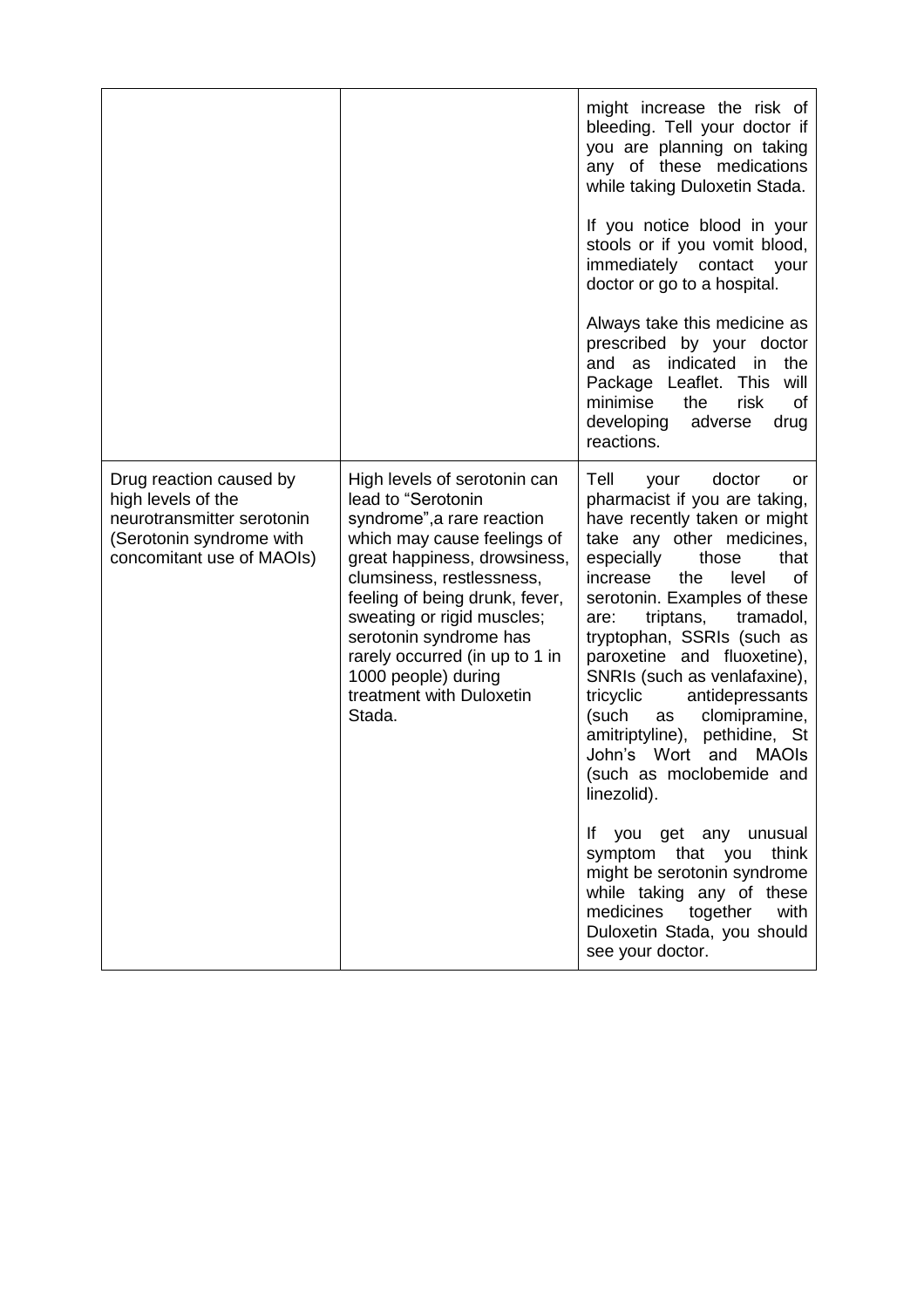# **Important potential risks**

| <b>Risk</b>                                                                                                                                      | What is known<br>(Including reason why it is considered a potential risk)                                                                                                                                                                                                                                                                                                                                                                                                                                                                                                                                                          |
|--------------------------------------------------------------------------------------------------------------------------------------------------|------------------------------------------------------------------------------------------------------------------------------------------------------------------------------------------------------------------------------------------------------------------------------------------------------------------------------------------------------------------------------------------------------------------------------------------------------------------------------------------------------------------------------------------------------------------------------------------------------------------------------------|
| Cardiovascular events<br>including those with<br>concomitant use of NSAIDs<br>(including myocardial<br>infarction, heart failure, and<br>stroke) | Feeling the heart pumping in the chest, fast and/or irregular<br>heart beat has been observed in up to 1 in 100 people.                                                                                                                                                                                                                                                                                                                                                                                                                                                                                                            |
| Upper gastrointestinal tract<br>bleeding events with<br>concomitant use of NSAIDs                                                                | There have been reports of bleeding abnormalities, such as<br>ecchymoses, purpura and gastrointestinal haemorrhage with<br>serotonin reuptake inhibitors (SSRIs)<br>selective<br>and<br>serotonin/noradrenaline reuptake inhibitors<br>$(SNRIs)$ .<br>including duloxetine. Caution is advised in patients taking<br>anticoagulants and/or medicinal products known to affect<br>platelet function (e.g. NSAIDs or acetylsalicylic acid (ASA)),<br>and in patients with known bleeding tendencies<br>Medicines which thin the blood or prevent the blood from<br>clotting. These medicines might increase the risk of<br>bleeding. |
| <b>Renal failure</b>                                                                                                                             | Patients treated with Duloxetin Stada may be at an<br>increased risk of developing renal failure.<br>Postmarketing data consistent with renal<br>failure<br>or<br>impairment in temporal association with duloxetine treatment<br>have been reported. However, these data were confounded<br>by medical history, concomitant medications or other<br>disease states, and a causal relationship with duloxetine<br>could not be established.                                                                                                                                                                                        |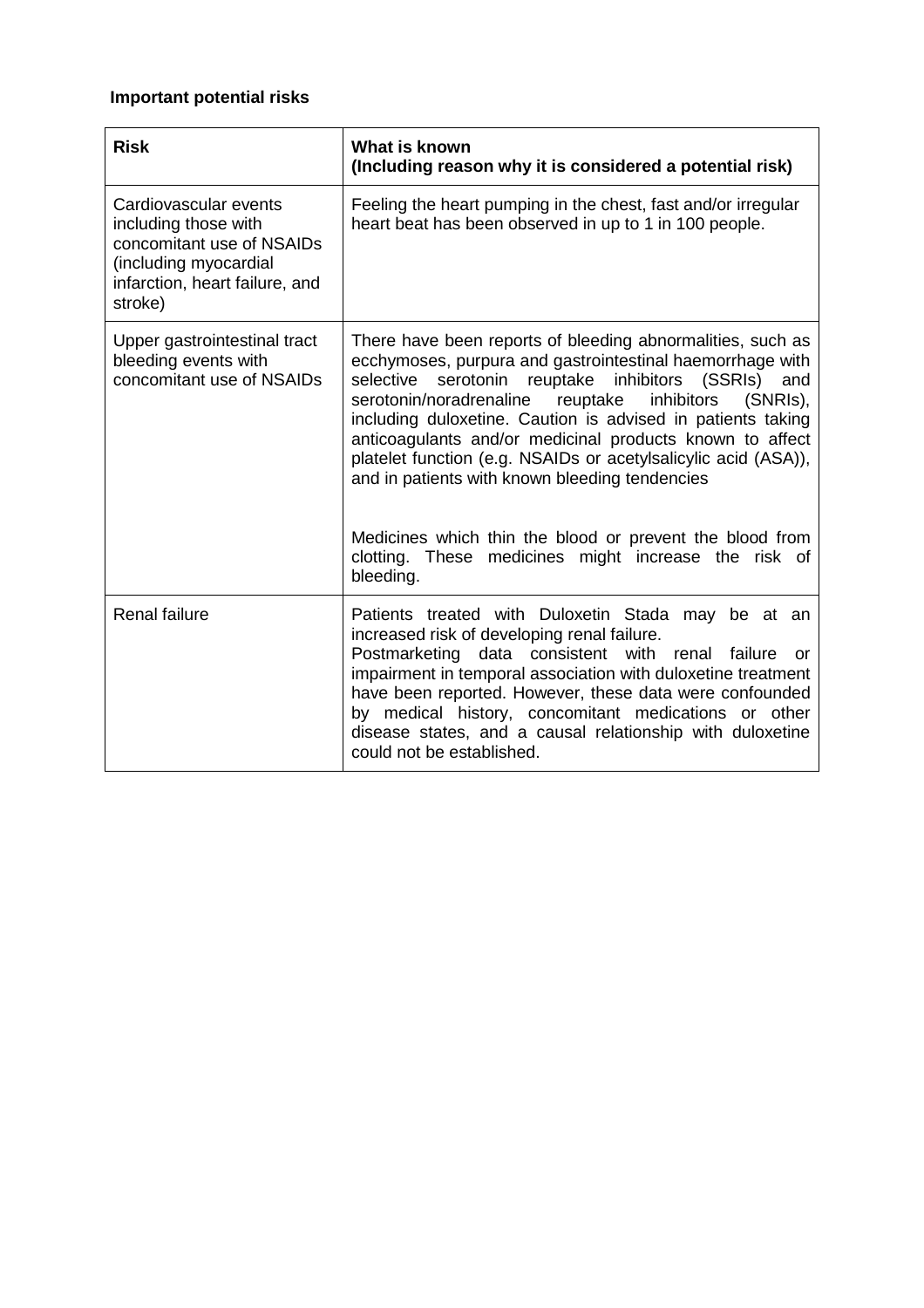## **Missing information**

| <b>Risk</b>                                                                                   | What is known                                                                                                                                                                                                                                                                                                                                                                                                |
|-----------------------------------------------------------------------------------------------|--------------------------------------------------------------------------------------------------------------------------------------------------------------------------------------------------------------------------------------------------------------------------------------------------------------------------------------------------------------------------------------------------------------|
| Characterization of the<br>safety and tolerability of<br>duloxetine in paediatric<br>patients | The safety and tolerability of duloxetine in paediatric patients<br>in the treatment of stress urinary incontinence has not been<br>studied. No data are available.                                                                                                                                                                                                                                          |
| Prospective data about<br>potential risks of exposure to<br>duloxetine during pregnancy       | There are no adequate data on the use of duloxetine in<br>women. Studies in<br>animals<br>have<br>pregnant<br>shown<br>reproductive toxicity at systemic exposure levels (AUC) of<br>duloxetine lower than the maximum clinical exposure. The<br>potential risk for humans is unknown.                                                                                                                       |
| Characterization of drug<br>utilization in unapproved<br>indications and populations          | Given the fact that duloxetine, albeit at different strengths, is<br>also marketed for additional indications, and given the lack<br>of data precluding its use in children and adolescents, it can<br>not be exluded that the drug is either prescribed for an<br>unapproved indication (e.g. depression, neuropathic pain,<br>anxiety), or taken by non-approved patient populations in<br>their own home. |
| Safety of duloxetine in<br>elderly patients ≥75 years<br>old with concomitant NSAIDs<br>use   | There are no adequate data on the safety of duloxetine with<br>concomitant NSAIDs use in elderly patients ≥ 75 years old.                                                                                                                                                                                                                                                                                    |
| Long-term safety data in<br>chronic pain patients                                             | There are no adequate data on the safety of duloxetine in<br>chronic pain patients.                                                                                                                                                                                                                                                                                                                          |

### *VI.2.5aSummary of risk minimisation measures by safety concern*

All medicines have a Summary of Product Characteristics (SPC) which provides physicians, pharmacists and other health care professionals with details on how to use the medicine, the risks and recommendations for minimising them. An abbreviated version of this in lay language is provided in the form of the package leaflet (PL). The measures in these documents are known as routine risk minimisation measures.

This medicine has no additional risk minimisation measures.

### *VI.2.6aPlanned post authorisation development plan*

No post-authorisation studies have been imposed or are planned.

# *VI.2.7aSummary of changes to the Risk Management Plan over time*

Not applicable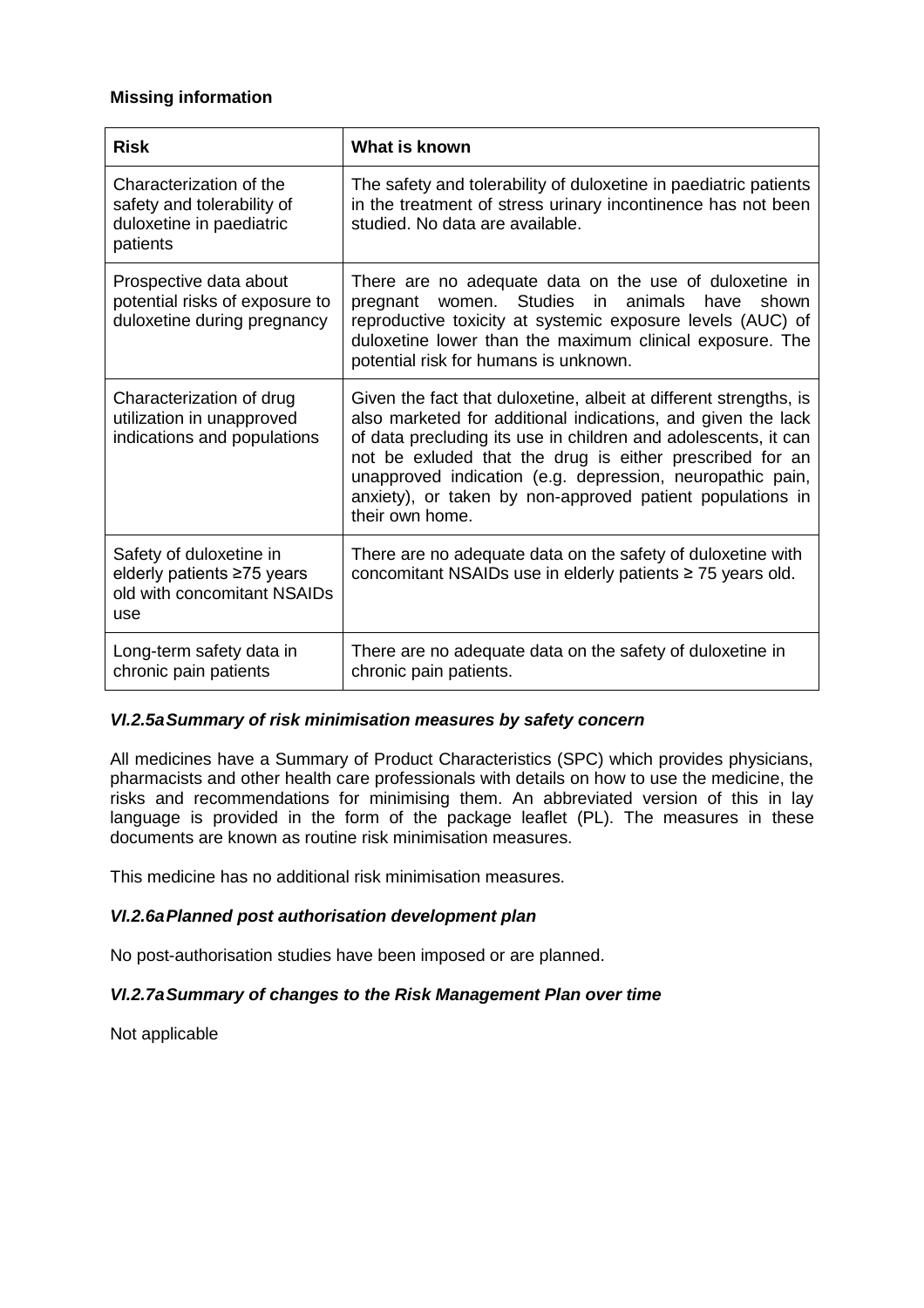Duloxetin Stada 30 mg gastro-resistant capsules, hard

Duloxetin Stada 60 mg gastro-resistant capsules, hard

### *VI.2.1bOverview of disease epidemiology*

#### *Depression (Major depressive disorder)*

Major depressive disorder is a mental disorder characterised by a pervasive and persistent low mood that is accompanied by a loss of interest or pleasure in normally enjoyable activities that lasts for more than 2 weeks. It adversely affects a person's family, professional life, sleeping and eating habits, and general health. Aside from a person's personality, social circumstances and physical health factors, disturbances in the serotonin-system in the brain are considered to play a role in the development of depression and related diseases.

Globally, more than 350 million people of all ages suffer from depression. Depression most frequently occurs in patients in their 30s, with a smaller peak when they are in their 50s. More women are affected by depression than men. At its worst, depression can lead to suicide. Suicide results in an estimated 1 million deaths every year.

Treatment options for moderate to severe depression consist of basic psychosocial support combined with antidepressant medication or psychotherapy.

#### *Diabetic peripheral neuropathic pain*

Peripheral neuropathy is a term for a group of conditions in which the network of nerves that lie outside the brain and the spinal cord is damaged. Damage to these nerves can cause a wide range of symptoms, such as numbness and tingling in the feet or hands, burning, stabbing or shooting pain in affected areas.

Diabetes (both type 1 and type 2) is the most common cause of peripheral neuropathy. Nerve damage resulting from diabetes can cause pain ('diabetic peripheral neuropathic pain').

Diabetic peripheral neuropathy affects around 110 million people worldwide. It has been estimated to occur in 10 to 100 percent of diabetic patients. It is estimated that approximately 50 percent of patients with diabetes will eventually develop neuropathy.

Treatment for diabetic peripheral neuropathic pain may include painkillers, such as paracetamol and ibuprofen. Medicines used to treat depression (antidepressants), epilepsy or anxiety may be also used for treatment.

#### *Generalised anxiety disorder*

Generalized anxiety disorder (GAD) is an anxiety disorder that is characterized by excessive, uncontrollable and often irrational worry which interferes with daily functioning. Physical symptoms, such as headaches, nausea, numbness in hands and feet may also appear.

Risk factors for GAD include overactivity in areas of the brain involved in emotions and behaviour, an imbalance of the brain chemicals serotonin and noradrenaline (involved in the control and regulation of mood), family history, genetic inheritance, having a history of stressful or traumatic experiences, having a painful long-term health condition, having a history of drug or alcohol misuse.

GAD is a common condition, estimated to affect about 1 in every 25 people. Slightly more women are affected than men, and the condition is more common in people between the ages of 35 and 55.

Treatments include various medicines, such as antidepressants or antiepileptics. These may be used in combination with cognitive behavioural therapy.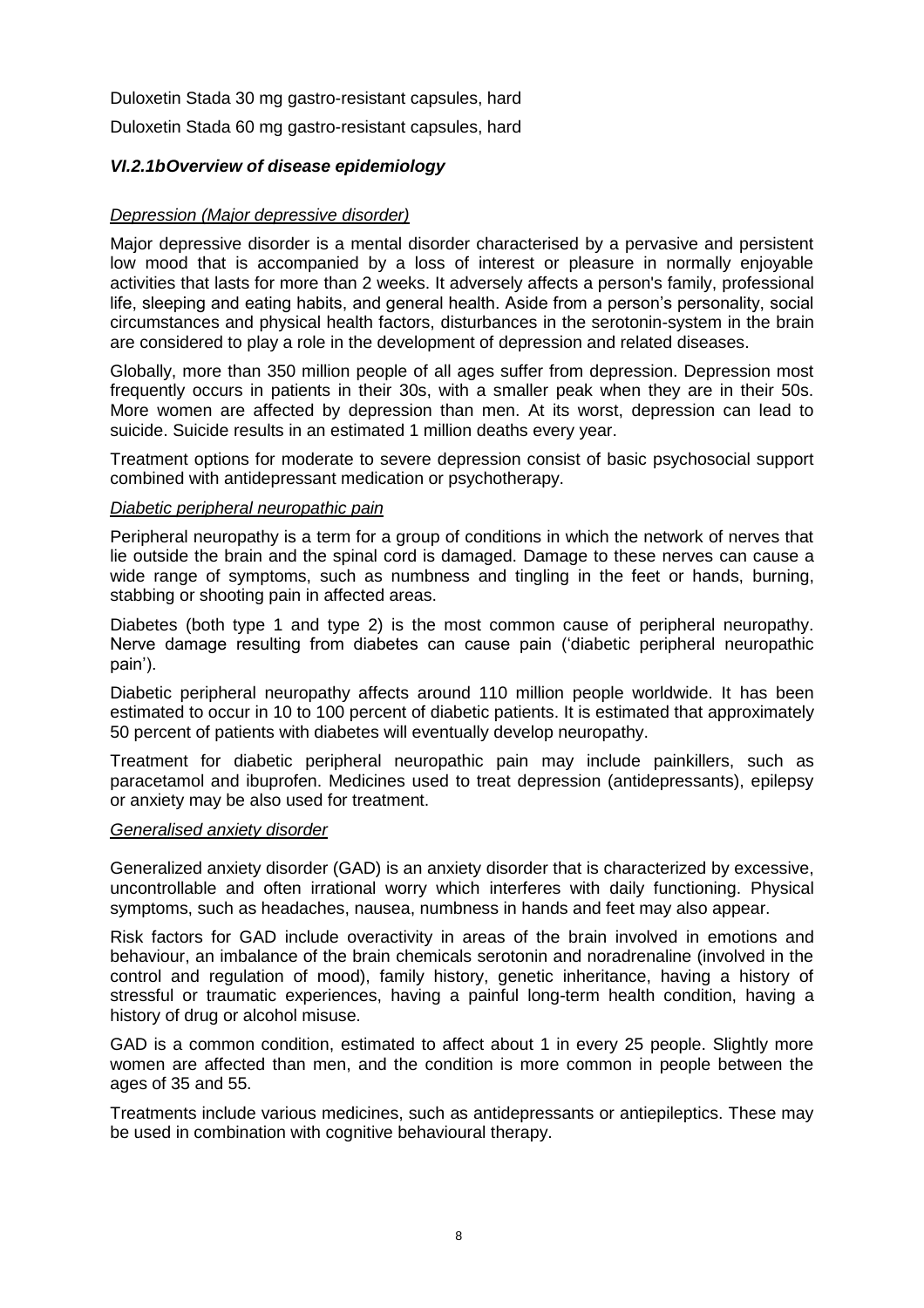## *VI.2.2bSummary of treatment benefits*

Major depressive disorder is a mental disorder characterised by a pervasive and persistent low mood accompanied by low self-esteem and loss of interest or pleasure in normally enjoyable activities. Major depressive disorder is a disabling condition that adversely affects the patient's family, work or school life, sleeping and eating habits, and general health.

Diabetic neuropathies are nervous system disorders associated with diabetes mellitus. These conditions are thought to result from injury to small blood vessels that supply nerves in addition to conditions of larger vessels that can culminate in diabetic neuropathy, which manifests itself – besides other symptoms – in pain affecting predominantly legs or feet.

Generalised anxiety disorder is characterized by excessive, uncontrollable and often irrational worry. This excessive worry often interferes with daily functioning. Patients exhibit a variety of physical symptoms, including e.g. fatigue, headaches, numbness in hands and feet, muscle tension, muscle aches, and inability to fully control the anxiety

Duloxetine is a combined serotonin (5-HT) and noradrenaline (NA) reuptake inhibitor, which means it increases the concentration of both neurotransmitters outside of cells, and therefore enhances the communication between nerve cells.

### *Pharmacodynamic effects*

Duloxetine normalised pain thresholds in several animal models of neuropathic and inflammatory pain and attenuated pain behaviour in a model of persistent pain. The pain inhibitory action of duloxetine is believed to be a result of direct action within the central nervous system.

### *Clinical efficacy and safety*

*Major Depressive Disorder:* Duloxetine was studied in 3,158 patients with major depression. The efficacy of duloxetine at the recommended dose of 60 mg once a day was demonstrated as measured by improvement in the 17- item Hamilton Depression Rating Scale (a disease-specific questionnaire).

*Generalised Anxiety Disorder:* Duloxetine demonstrated its efficacy in five studies in patients with generalised anxiety disorder. Efficacy was measured by improvement in the Hamilton Anxiety Scale (HAM-A) total score and by the Sheehan Disability Scale (SDS) global functional impairment score (disease-specific questionnaires).

*Diabetic Peripheral Neuropathic Pain:* The efficacy of duloxetine as a treatment for diabetic neuropathic pain was established in 2 studies in adults. Efficacy was assessed by the weekly mean of 24-hour average pain, which was collected in a daily diary by patients.

### *VI.2.3bUnknowns relating to treatment benefits*

The safety and efficacy of duloxetine has not sufficiently been studied in paediatric patients.

There are no adequate data on the use of duloxetine in pregnant women. Studies in animals have shown reproductive toxicity at systemic exposure levels (AUC) of duloxetine lower than the maximum clinical exposure. The potential risk for humans is unknown.

### *VI.2.4bSummary of safety concerns*

### **Important identified risks**

| <b>Risk</b> | What is known | Preventability |
|-------------|---------------|----------------|
|-------------|---------------|----------------|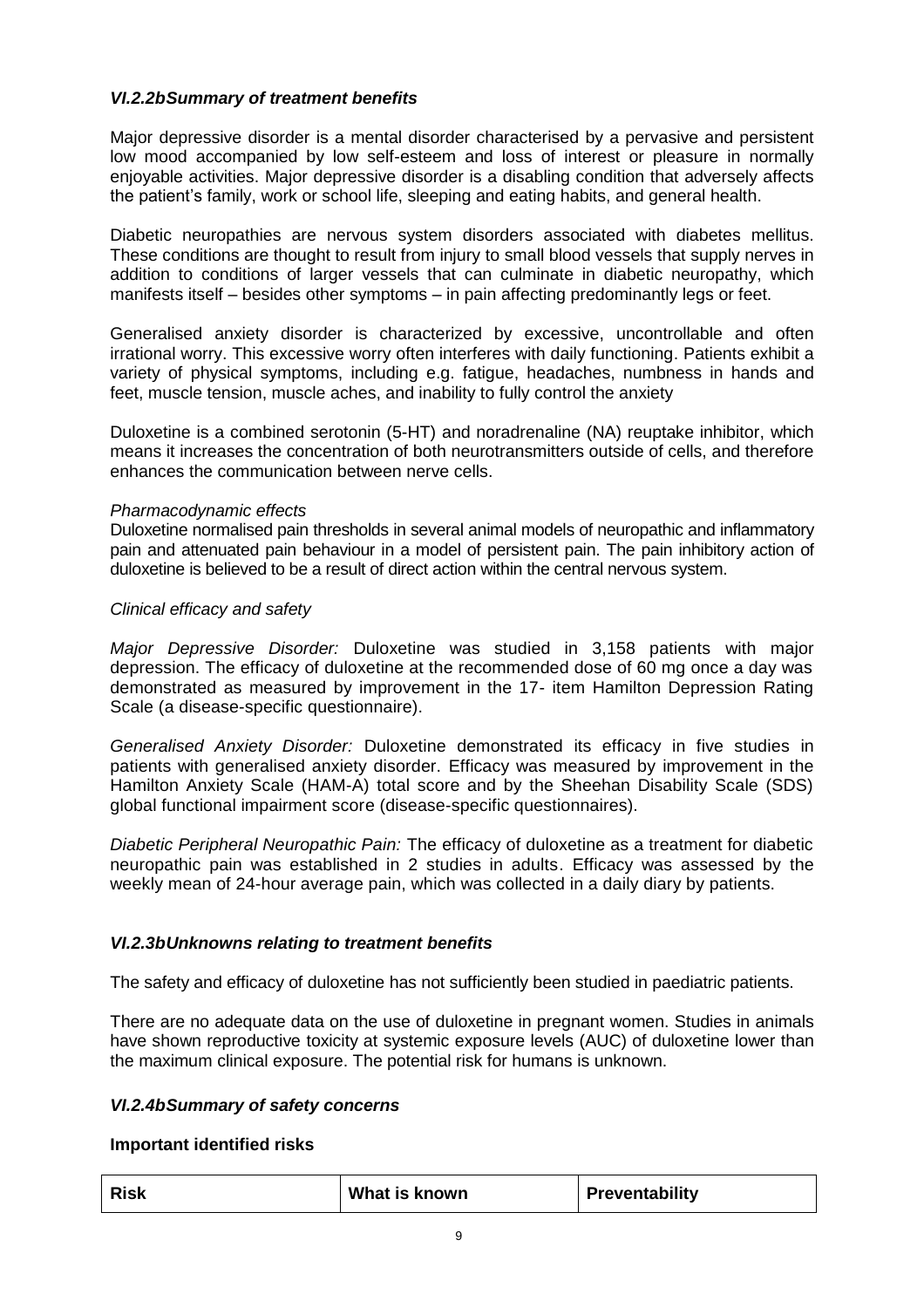| Risk for the liver<br>(Hepatic risks)                       | During treatment with<br>Duloxetin Stada,<br>inflammation of the liver has<br>uncommonly occurred (in up<br>to 1 in 100 people), and liver<br>failure and yellowing of the<br>skin or whites of the eyes<br>(jaundice) has been<br>observed rarely (up to 1 in<br>1000 people).<br>Additionally, duloxetine may<br>cause effects that you may<br>not be aware of, such as<br>increases in liver enzymes,<br>which can only be noticed<br>during blood tests.<br>Most of these events<br>occurred during the first<br>months of treatment.                                                                                                                                                                                         | Do not take Duloxetin Stada,<br>if you have liver disease.<br>Tell your doctor or if you are<br>currently, have recently been<br>or are planning on taking any<br>other medicines,<br>including<br>medicines obtained without a<br>prescription. Other medicines<br>may be associated with liver<br><b>Duloxetin</b><br>damage,<br>and<br>Stada, may not be suitable<br>for you.<br>If you get any side effects<br>that could be related to a liver<br>disorder (i.e. abdominal pain,<br>jaundice), talk to your doctor<br>or pharmacist.<br>Always take this medicine as<br>prescribed<br>by your doctor<br>indicated<br>the<br>and<br>as<br>in<br>Package Leaflet. This<br>will<br>minimise<br>the<br>risk<br>οf<br>developing<br>adverse<br>drug<br>reactions. |
|-------------------------------------------------------------|-----------------------------------------------------------------------------------------------------------------------------------------------------------------------------------------------------------------------------------------------------------------------------------------------------------------------------------------------------------------------------------------------------------------------------------------------------------------------------------------------------------------------------------------------------------------------------------------------------------------------------------------------------------------------------------------------------------------------------------|-------------------------------------------------------------------------------------------------------------------------------------------------------------------------------------------------------------------------------------------------------------------------------------------------------------------------------------------------------------------------------------------------------------------------------------------------------------------------------------------------------------------------------------------------------------------------------------------------------------------------------------------------------------------------------------------------------------------------------------------------------------------|
| Thoughts of harming or<br>killing yourself<br>(Suicidality) | If you are depressed and/or<br>have anxiety disorders you<br>can sometimes have<br>thoughts of harming or killing<br>yourself. These may be<br>increased when first starting<br>antidepressants, since these<br>medicines all take time to<br>work, usually about two<br>weeks but sometimes longer.<br>You may be more likely to<br>think like this if you have<br>previously had thoughts<br>about killing or harming<br>yourself, or are a young<br>adult.<br>Information from clinical trials<br>has shown an increased risk<br>of suicidal behaviour in<br>adults aged less than 25<br>years with psychiatric<br>conditions who were treated<br>with an antidepressant<br>During treatment with<br>Duloxetin Stada, suicidal | Duloxetin Stada, should not<br>be used in children and<br>adolescents under 18 years;<br>they have an increased risk<br>of side-effects such as<br>suicide attempt, suicidal<br>thoughts when they take this<br>class of medicines.<br>If you have thoughts of killing<br>or harming yourself at any<br>time, talk to your doctor or go<br>to a hospital immediately.<br>If you are depressed or have<br>an anxiety disorder, tell a<br>relative or close friend that<br>you are taking this medicine,<br>and ask them to let you know<br>if they feel your depression<br>or anxiety is getting worse or<br>if they notice changes in your<br>behaviour.                                                                                                          |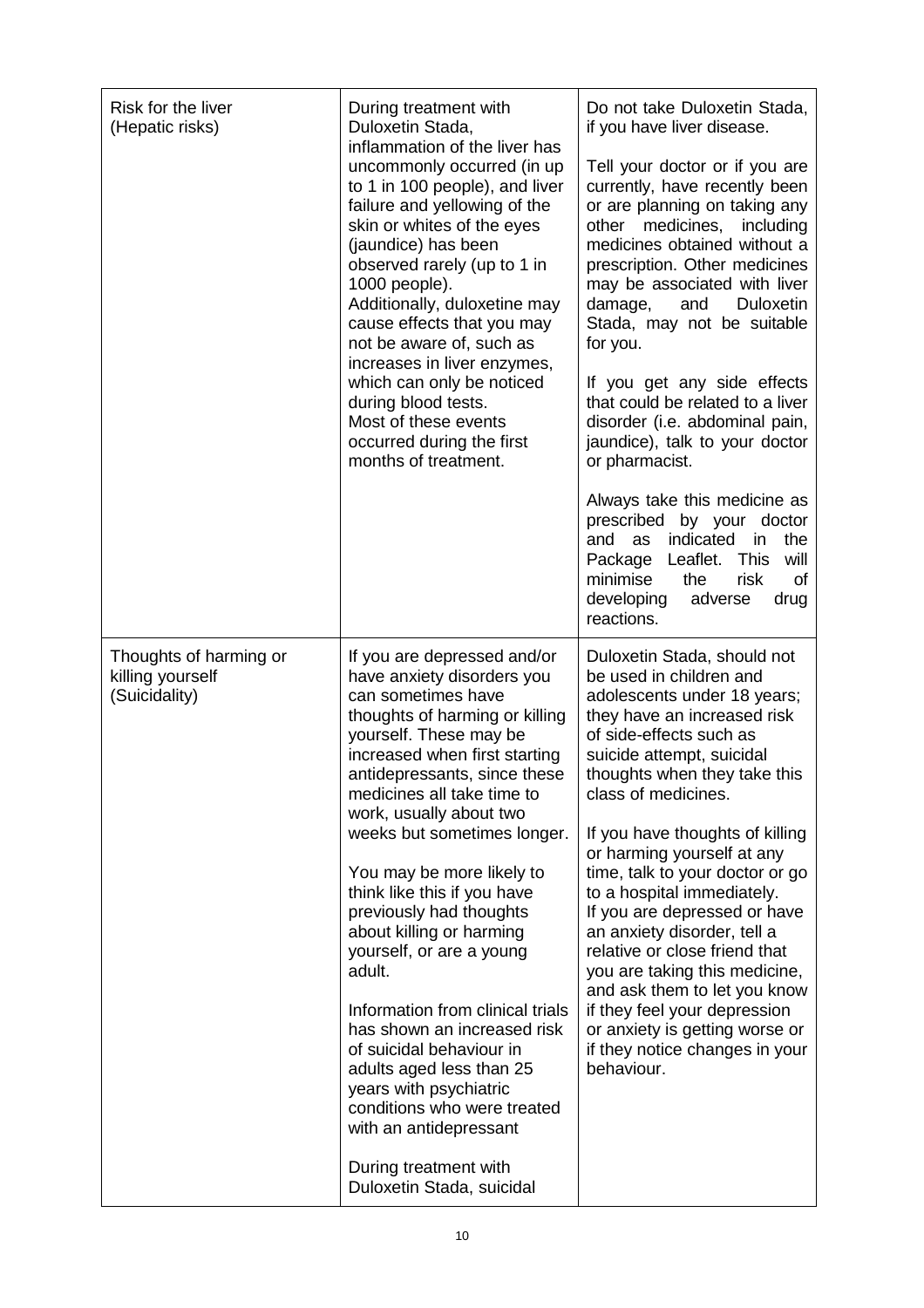|                                                                                                                                                                                                                         | behaviour or suicidal<br>thoughts have rarely<br>occurred (in up to 1 in 1000<br>people).                                                                                                                                               |                                                                                                                                                                                                                                                                                                                                                                                                                                                                                                                                                                                                                                                                                                                                                                                                                         |
|-------------------------------------------------------------------------------------------------------------------------------------------------------------------------------------------------------------------------|-----------------------------------------------------------------------------------------------------------------------------------------------------------------------------------------------------------------------------------------|-------------------------------------------------------------------------------------------------------------------------------------------------------------------------------------------------------------------------------------------------------------------------------------------------------------------------------------------------------------------------------------------------------------------------------------------------------------------------------------------------------------------------------------------------------------------------------------------------------------------------------------------------------------------------------------------------------------------------------------------------------------------------------------------------------------------------|
| High blood sugar levels<br>(Hyperglycaemia)                                                                                                                                                                             | Duloxetine may cause<br>effects that you may not be<br>aware of, such as increases<br>in blood sugar levels, which<br>have uncommonly been<br>observed (in up to 1 in 100<br>people).                                                   | Always take this medicine as<br>prescribed by your doctor<br>and as indicated in the<br>Package Leaflet. This will<br>minimise the risk of<br>developing adverse drug<br>reactions.                                                                                                                                                                                                                                                                                                                                                                                                                                                                                                                                                                                                                                     |
| A severe skin condition<br>characterised by cell death<br>that causes the outer skin<br>layer to separate from<br>deeper layers, and also<br>affecting the mouth, eyes<br>and genitals<br>(Stevens-Johnson<br>Syndrome) | Stevens-Johnson syndrome<br>(serious illness with blistering<br>of the skin, mouth, eyes and<br>genitals) has rarely been<br>observed (in up to 1 in 1000<br>people)                                                                    | Do not take Duloxetin Stada<br>if you are allergic to<br>duloxetine or any of the other<br>ingredients of this medicine.<br>If, while taking Duloxetin<br>Stada, you notice blistering<br>on your skin, eyes, mouth or<br>genitals, talk to your doctor<br>immediately or go to a<br>hospital; let them know you<br>are taking Duloxetin Stada.                                                                                                                                                                                                                                                                                                                                                                                                                                                                         |
| Bleeding from the stomach<br>or gut<br>(Gastrointestinal bleeding)                                                                                                                                                      | Up to 1 in 100 people taking<br>duloxetine have experienced<br>vomiting blood, black tarry<br>stools (faeces) or<br>gastroenteritis. Passing<br>bright red blood in their<br>stools has occurred rarely (in<br>up to 1 in 1000 people). | Talk to your doctor before<br>you take Duloxetin Stada if<br>have<br>history<br>you<br>0f<br>a<br>bleeding disorders (tendency<br>to develop bruises), or if you<br>are taking<br>medicines<br>any<br>which thin<br>the<br>blood<br><b>or</b><br>the<br>blood<br>from<br>prevent<br>clotting.<br>These<br>medicines<br>might increase the risk of<br>bleeding. Tell your doctor if<br>you are planning on taking<br>any of these medications<br>while taking Duloxetin Stada.<br>If you notice blood in your<br>stools or if you vomit blood,<br>immediately contact your<br>doctor or go to a hospital.<br>Always take this medicine as<br>prescribed by your doctor<br>and as indicated<br>the<br>in<br>Package Leaflet. This<br>will<br>minimise<br>risk<br>the<br>οf<br>developing<br>adverse<br>drug<br>reactions. |
| Drug reaction caused by<br>high levels of the                                                                                                                                                                           | High levels of serotonin can<br>lead to "Serotonin                                                                                                                                                                                      | Tell<br>your<br>doctor<br>or<br>pharmacist if you are taking,                                                                                                                                                                                                                                                                                                                                                                                                                                                                                                                                                                                                                                                                                                                                                           |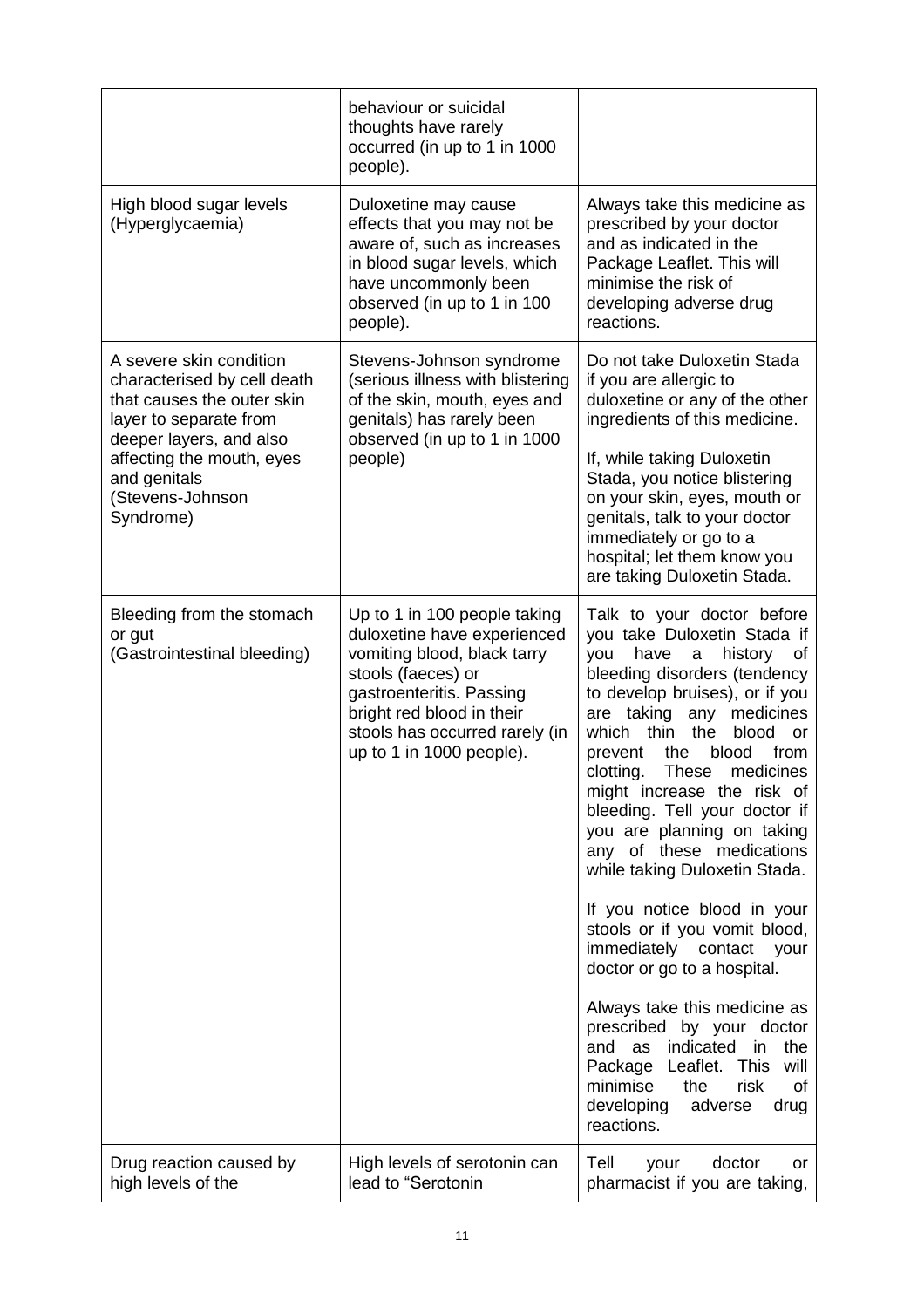| neurotransmitter serotonin<br>(Serotonin syndrome) | syndrome", a rare reaction<br>which may cause feelings of<br>great happiness, drowsiness,<br>clumsiness, restlessness,<br>feeling of being drunk, fever,<br>sweating or rigid muscles;<br>serotonin syndrome has<br>rarely occurred (in up to 1 in<br>1000 people) during<br>treatment with Duloxetin<br>Stada.                                                                                                                                                                                                                                                                                                     | have recently taken or might<br>take any other medicines,<br>especially<br>those<br>that<br>increase<br>the<br>level<br>οf<br>serotonin. Examples of these<br>triptans, tramadol,<br>are:<br>tryptophan, SSRIs (such as<br>paroxetine and fluoxetine),<br>SNRIs (such as venlafaxine),<br>tricyclic<br>antidepressants<br>(such<br>clomipramine,<br>as<br>amitriptyline), pethidine, St<br>John's Wort and<br><b>MAOIs</b><br>(such as moclobemide and<br>linezolid).<br>lf.<br>you get any<br>unusual<br>think<br>that<br>symptom<br>you<br>might be serotonin syndrome<br>while taking any of these<br>medicines<br>together<br>with<br>Duloxetin Stada, you should<br>see your doctor. |
|----------------------------------------------------|---------------------------------------------------------------------------------------------------------------------------------------------------------------------------------------------------------------------------------------------------------------------------------------------------------------------------------------------------------------------------------------------------------------------------------------------------------------------------------------------------------------------------------------------------------------------------------------------------------------------|-------------------------------------------------------------------------------------------------------------------------------------------------------------------------------------------------------------------------------------------------------------------------------------------------------------------------------------------------------------------------------------------------------------------------------------------------------------------------------------------------------------------------------------------------------------------------------------------------------------------------------------------------------------------------------------------|
| High blood pressure<br>(Hypertension)              | Duloxetine has been<br>associated with an increase<br>in blood pressure in some<br>patients. Cases of severe<br>increase in blood pressure<br>that can lead to a stroke<br>(hypertensive crisis) have<br>been reported with<br>duloxetine, especially in<br>patients with pre-existing<br>high blood pressure.<br>Duloxetin Stada should<br>therefore not be started in<br>patients with uncontrolled<br>high blood pressure. In<br>patients with known high<br>blood pressure and/or other<br>heart disease, blood<br>pressure monitoring is<br>recommended, especially<br>during the first month of<br>treatment. | Tell<br>doctor<br>your<br>or<br>pharmacist if you have or<br>have ever been diagnosed<br>with hypertension (persistent<br>high blood pressure).<br>Your doctor will monitor your<br>blood pressure regularly and<br>may adapt your dose<br>0f<br><b>Stada</b><br><b>Duloxetin</b><br>or<br>discontinue Duloxetin Stada<br>if<br>blood<br>your<br>pressure<br>persistently too high.<br>Tell your doctor immediately<br>if you experience any of the<br>following:<br>Severe chest pain<br>$\bullet$<br>Severe<br>headache,<br>accompanied<br>by<br>confusion and blurred<br>vision<br>Nausea and vomiting<br>Severe anxiety<br>Shortness of breath<br><b>Seizures</b><br>Unresponsiveness |

# **Important potential risks**

|  | <b>Risk</b> | What is known<br>  (Including reason why it is considered a potential risk) |
|--|-------------|-----------------------------------------------------------------------------|
|--|-------------|-----------------------------------------------------------------------------|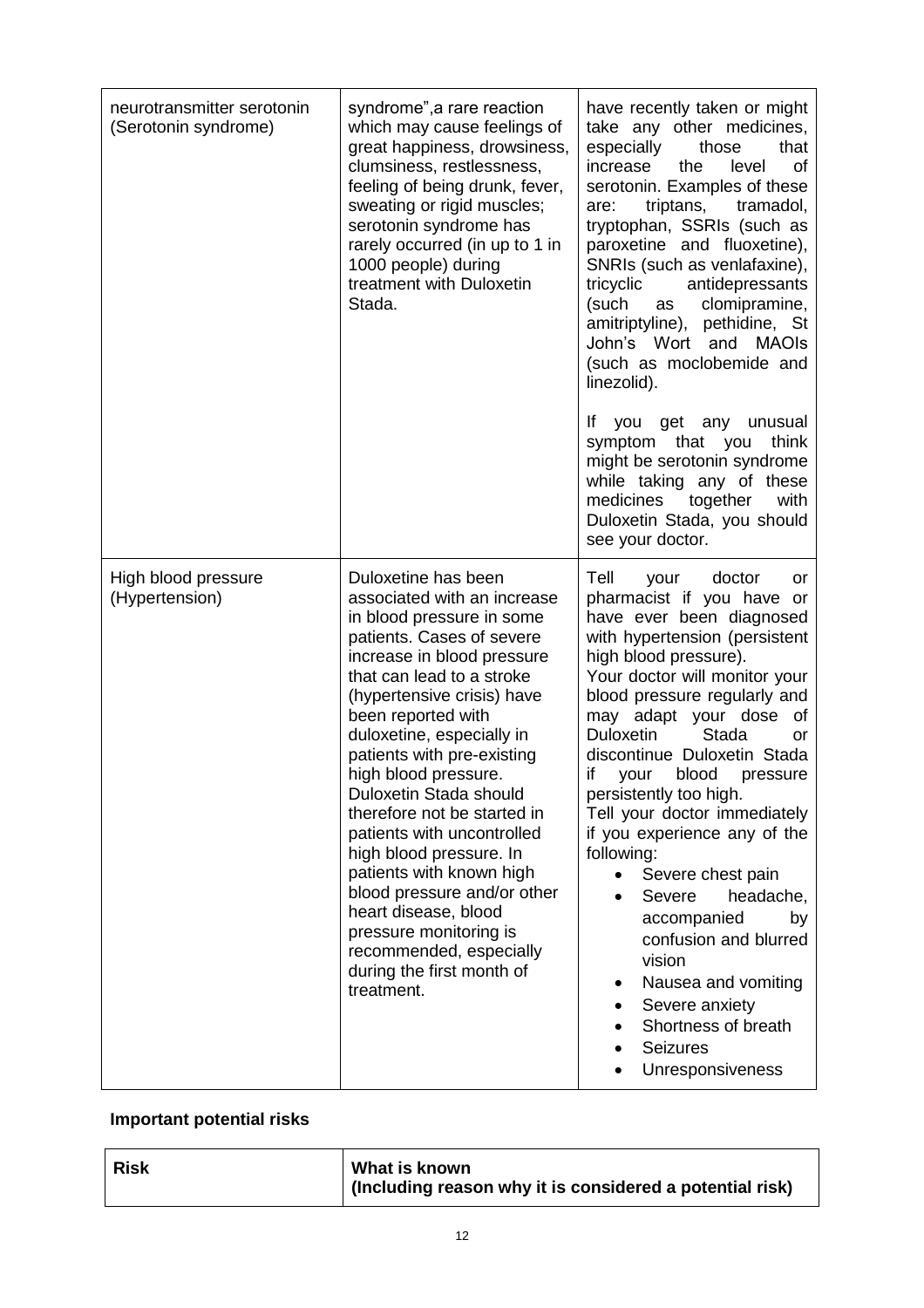| Cardiovascular events<br>including those with<br>concomitant use of NSAIDs<br>(including myocardial<br>infarction, heart failure, and<br>stroke) | Feeling the heart pumping in the chest, fast and/or irregular<br>heart beat has been observed in up to 1 in 100 people.                                                                                                                                                                                                                                                                                                                                                                                                                                                                                                         |
|--------------------------------------------------------------------------------------------------------------------------------------------------|---------------------------------------------------------------------------------------------------------------------------------------------------------------------------------------------------------------------------------------------------------------------------------------------------------------------------------------------------------------------------------------------------------------------------------------------------------------------------------------------------------------------------------------------------------------------------------------------------------------------------------|
| Upper gastrointestinal tract<br>bleeding events with<br>concomitant use of NSAIDs                                                                | There have been reports of bleeding abnormalities, such as<br>ecchymoses, purpura and gastrointestinal haemorrhage with<br>serotonin reuptake inhibitors (SSRIs) and<br>selective<br>serotonin/noradrenaline reuptake inhibitors<br>$(SNRIs)$ .<br>including duloxetine. Caution is advised in patients taking<br>anticoagulants and/or medicinal products known to affect<br>platelet function (e.g. NSAIDs or acetylsalicylic acid (ASA)),<br>and in patients with known bleeding tendencies<br>Medicines which thin the blood or prevent the blood from<br>clotting. These medicines might increase the risk of<br>bleeding. |
| <b>Renal failure</b>                                                                                                                             | Patients treated with Duloxetin Stada may be at an<br>increased risk of developing renal failure.<br>Postmarketing data consistent with renal failure<br>or<br>impairment in temporal association with duloxetine treatment<br>have been reported. However, these data were confounded<br>by medical history, concomitant medications or other<br>disease states, and a causal relationship with duloxetine<br>could not be established.                                                                                                                                                                                        |

# **Missing information**

| <b>Risk</b>                                                                                   | What is known                                                                                                                                                                                                                                                                                                             |
|-----------------------------------------------------------------------------------------------|---------------------------------------------------------------------------------------------------------------------------------------------------------------------------------------------------------------------------------------------------------------------------------------------------------------------------|
| Prospective data about<br>potential risks of exposure to<br>duloxetine during pregnancy       | There are no adequate data on the use of duloxetine in<br>pregnant women. Studies in animals have shown<br>reproductive toxicity at systemic exposure levels of<br>duloxetine lower than the maximum clinical exposure. The<br>potential risk for humans is unknown.                                                      |
| Safety of duloxetine in<br>elderly patients ≥75 years<br>old with concomitant NSAIDs<br>use   | There are no adequate data on the safety of duloxetine with<br>concomitant NSAIDs use in elderly patients ≥ 75 years old.                                                                                                                                                                                                 |
| Characterization of the<br>safety and tolerability of<br>duloxetine in paediatric<br>patients | Duloxetine has not been studied in patients under the age of<br>7. Suicide attempts and suicidal thoughts, and hostility<br>(predominantly aggression, oppositional behaviour<br>and<br>anger), were more frequently observed in clinical<br>trials<br>among children and adolescents treated<br>with<br>antidepressants. |

# *VI.2.5bSummary of risk minimisation measures by safety concern*

All medicines have a Summary of Product Characteristics (SPC) which provides physicians, pharmacists and other health care professionals with details on how to use the medicine, the risks and recommendations for minimising them. An abbreviated version of this in lay